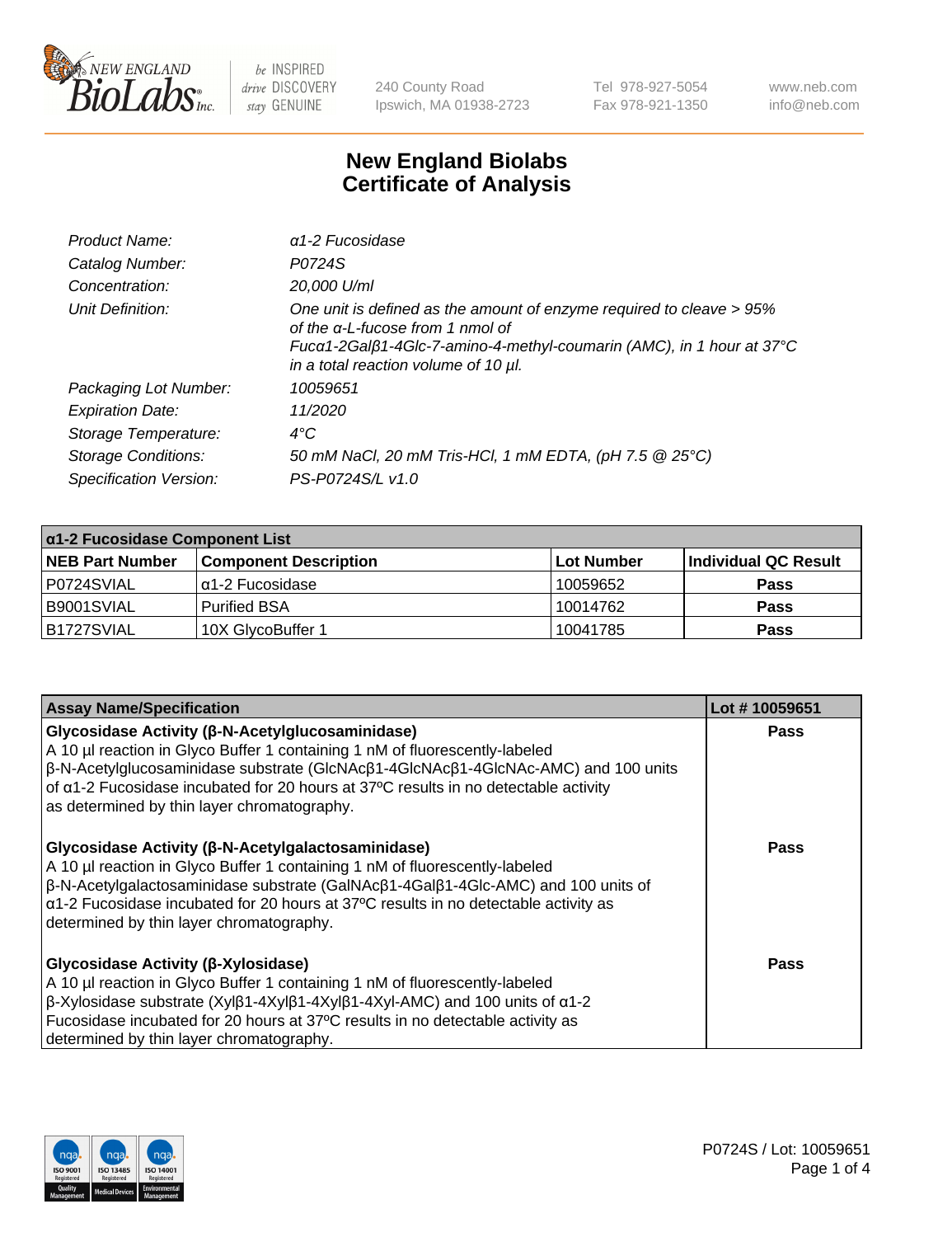

240 County Road Ipswich, MA 01938-2723 Tel 978-927-5054 Fax 978-921-1350

www.neb.com info@neb.com

| <b>Assay Name/Specification</b>                                                                                                                                                                                                                                                                                                                                                     | Lot #10059651 |
|-------------------------------------------------------------------------------------------------------------------------------------------------------------------------------------------------------------------------------------------------------------------------------------------------------------------------------------------------------------------------------------|---------------|
| Glycosidase Activity (β1-3 Galactosidase)<br>A 10 µl reaction in Glyco Buffer 1 containing 1 nM of fluorescently-labeled<br>$\beta$ -Galactosidase substrate (Gal $\beta$ 1-3GlcNAc $\beta$ 1-4Gal $\beta$ 1-4Glc-AMC) and 100 units of $\alpha$ 1-2<br>Fucosidase incubated for 20 hours at 37°C results in no detectable activity as<br>determined by thin layer chromatography.  | <b>Pass</b>   |
| Glycosidase Activity (β-Mannosidase)<br>A 10 µl reaction in Glyco Buffer 1 containing 1 nM of fluorescently-labeled<br>$\beta$ -Mannosidase substrate (Man $\beta$ 1-4Man $\beta$ 1-4Man-AMC) and 100 units of $\alpha$ 1-2 Fucosidase<br>incubated for 20 hours at 37°C results in no detectable activity as determined by<br>thin layer chromatography.                           | <b>Pass</b>   |
| Glycosidase Activity (α1-6 Mannosidase)<br>A 10 µl reaction in Glyco Buffer 1 containing 1 nM of fluorescently-labeled<br>α-Mannosidase substrate (Μanα1-6Μanα1-6(Μanα1-3)Man-AMC) and 100 units of α1-2<br>Fucosidase incubated for 20 hours at 37°C results in no detectable activity as<br>determined by thin layer chromatography.                                              | <b>Pass</b>   |
| Glycosidase Activity (a1-6 Galactosidase)<br>A 10 µl reaction in Glyco Buffer 1 containing 1 nM of fluorescently-labeled<br>α-Galactosidase substrate (Galα1-6Galα1-6Glcα1-2Fru-AMC) and 100 units of α1-2<br>Fucosidase incubated for 20 hours at 37°C results in no detectable activity as<br>determined by thin layer chromatography.                                            | <b>Pass</b>   |
| Glycosidase Activity (α1-3 Mannosidase)<br>A 10 µl reaction in Glyco Buffer 1 containing 1 nM of fluorescently-labeled<br>α-Mannosidase substrate (Manα1-3Manβ1-4GlcNAc-AMC) and 100 units of α1-2 Fucosidase<br>incubated for 20 hours at 37°C results in no detectable activity as determined by<br>thin layer chromatography.                                                    | <b>Pass</b>   |
| Glycosidase Activity (a1-3 Galactosidase)<br>A 10 µl reaction in Glyco Buffer 1 containing 1 nM of fluorescently-labeled<br>α-Galactosidase substrate (Galα1-3Galβ1-4GlcNAc-AMC) and 100 units of α1-2<br>Fucosidase incubated for 20 hours at 37°C results in no detectable activity as<br>determined by thin layer chromatography.                                                | <b>Pass</b>   |
| Glycosidase Activity (β1-4 Galactosidase)<br>A 10 µl reaction in Glyco Buffer 1 containing 1 nM of fluorescently-labeled<br>$\beta$ -Galactosidase substrate (Gal $\beta$ 1-4GlcNAc $\beta$ 1-3Gal $\beta$ 1-4Glc -AMC) and 100 units of $\alpha$ 1-2<br>Fucosidase incubated for 20 hours at 37°C results in no detectable activity as<br>determined by thin layer chromatography. | <b>Pass</b>   |

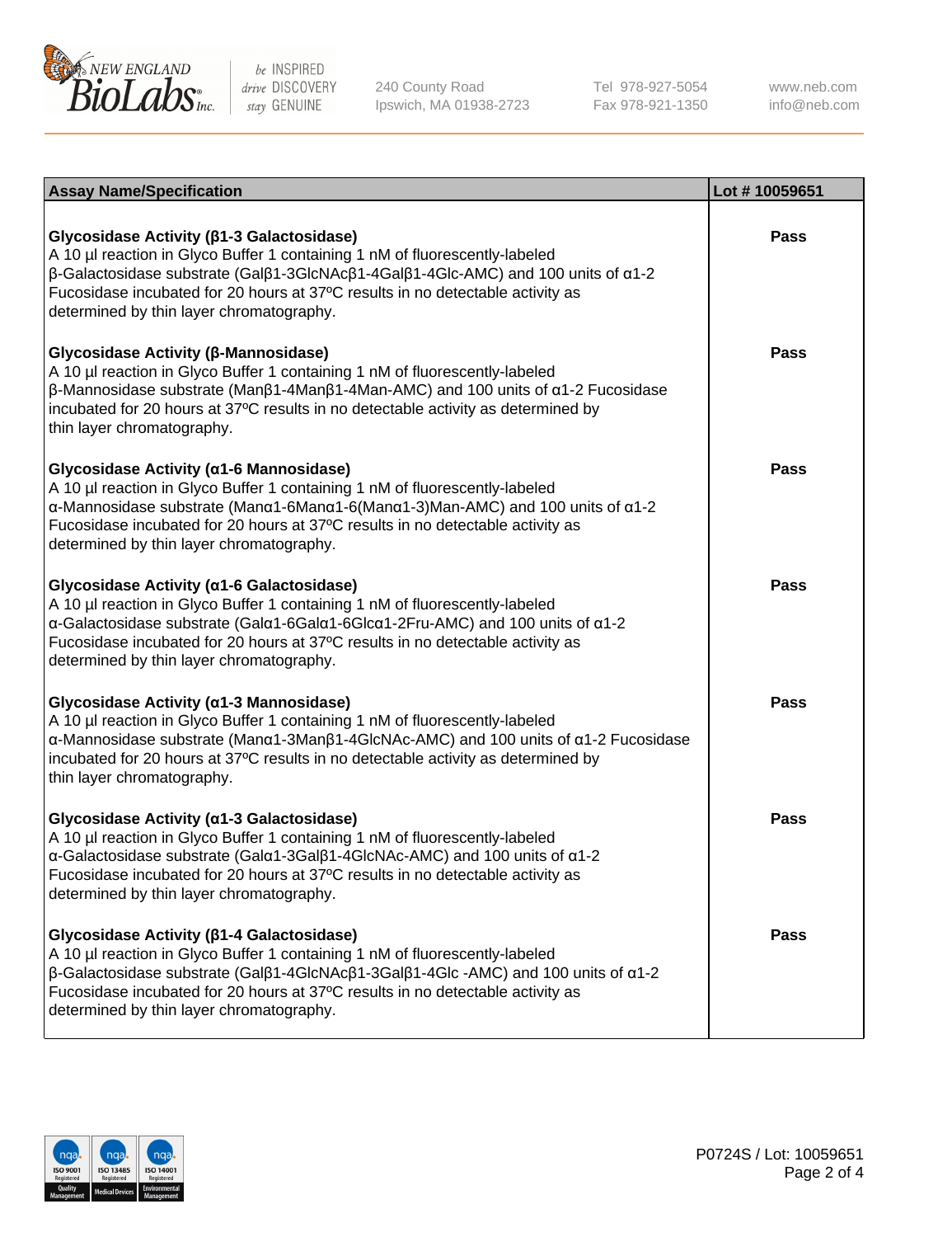

240 County Road Ipswich, MA 01938-2723 Tel 978-927-5054 Fax 978-921-1350 www.neb.com info@neb.com

| <b>Assay Name/Specification</b>                                                                                                                                                                                                                                                                                                                                    | Lot #10059651 |
|--------------------------------------------------------------------------------------------------------------------------------------------------------------------------------------------------------------------------------------------------------------------------------------------------------------------------------------------------------------------|---------------|
| <b>Protease Activity (SDS-PAGE)</b><br>A 20 µl reaction in 1X Glyco Buffer 1 containing 24 µg of a standard mixture of<br>proteins and a minimum of 100 units of $\alpha$ 1-2 Fucosidase incubated for 20 hours at<br>37°C, results in no detectable degradation of the protein mixture as determined by<br>SDS-PAGE with Coomassie Blue detection.                | <b>Pass</b>   |
| Glycosidase Activity (α-Glucosidase)<br>A 10 µl reaction in Glyco Buffer 1 containing 1 nM of fluorescently-labeled<br>α-Glucosidase substrate (Glcα1-6Glcα1-4Glc-AMC) and 100 units of α1-2 Fucosidase<br>incubated for 20 hours at 37°C results in no detectable activity as determined by<br>thin layer chromatography.                                         | <b>Pass</b>   |
| Glycosidase Activity (α-N-Acetylgalactosaminidase)<br>A 10 µl reaction in Glyco Buffer 1 containing 1 nM of fluorescently-labeled<br>α-N-Acetylgalactosaminidase substrate (GalNAcα1-3(Fucα1-2)Galβ1-4Glc-AMC) and 100<br>units of a1-2 Fucosidase incubated for 20 hours at 37°C results in no detectable<br>activity as determined by thin layer chromatography. | Pass          |
| Glycosidase Activity (α-Neuraminidase)<br>A 10 µl reaction in Glyco Buffer 1 containing 1 nM of fluorescently-labeled<br>α-Neuraminidase substrate (Neu5Acα2-3Galβ1-3GlcNAcβ1-3Galβ1-4Glc-AMC) and 100 units<br>of a1-2 Fucosidase incubated for 20 hours at 37°C results in no detectable activity<br>as determined by thin layer chromatography.                 | Pass          |
| Glycosidase Activity (α1-3 Fucosidase)<br>A 10 µl reaction in Glyco Buffer 1 containing 1 nM of fluorescently-labeled<br>α-Fucosidase substrate (Fucα1-3Galβ1-4GlcNAcβ1-3Galβ1-4Glc-AMC) and 100 units of<br>a1-2 Fucosidase incubated for 20 hours at 37°C results in no detectable activity as<br>determined by thin layer chromatography.                       | <b>Pass</b>   |
| Glycosidase Activity (Endo F1, F2, H)<br>A 10 µl reaction in Glyco Buffer 1 containing 1 nM of fluorescently-labeled Endo F1,<br>F2, H substrate (Dansylated invertase high mannose) and 100 units of $\alpha$ 1-2 Fucosidase<br>incubated for 20 hours at 37°C results in no detectable activity as determined by<br>thin layer chromatography.                   | <b>Pass</b>   |
| <b>Glycosidase Activity (Endo F2, F3)</b><br>A 10 µl reaction in Glyco Buffer 1 containing 1 nM of fluorescently-labeled Endo F2,<br>F3 substrate (Dansylated fibrinogen biantennary) and 100 units of $\alpha$ 1-2 Fucosidase<br>incubated for 20 hours at 37°C results in no detectable activity as determined by<br>thin layer chromatography.                  | Pass          |
| <b>Glycosidase Activity (PNGase F)</b>                                                                                                                                                                                                                                                                                                                             | Pass          |